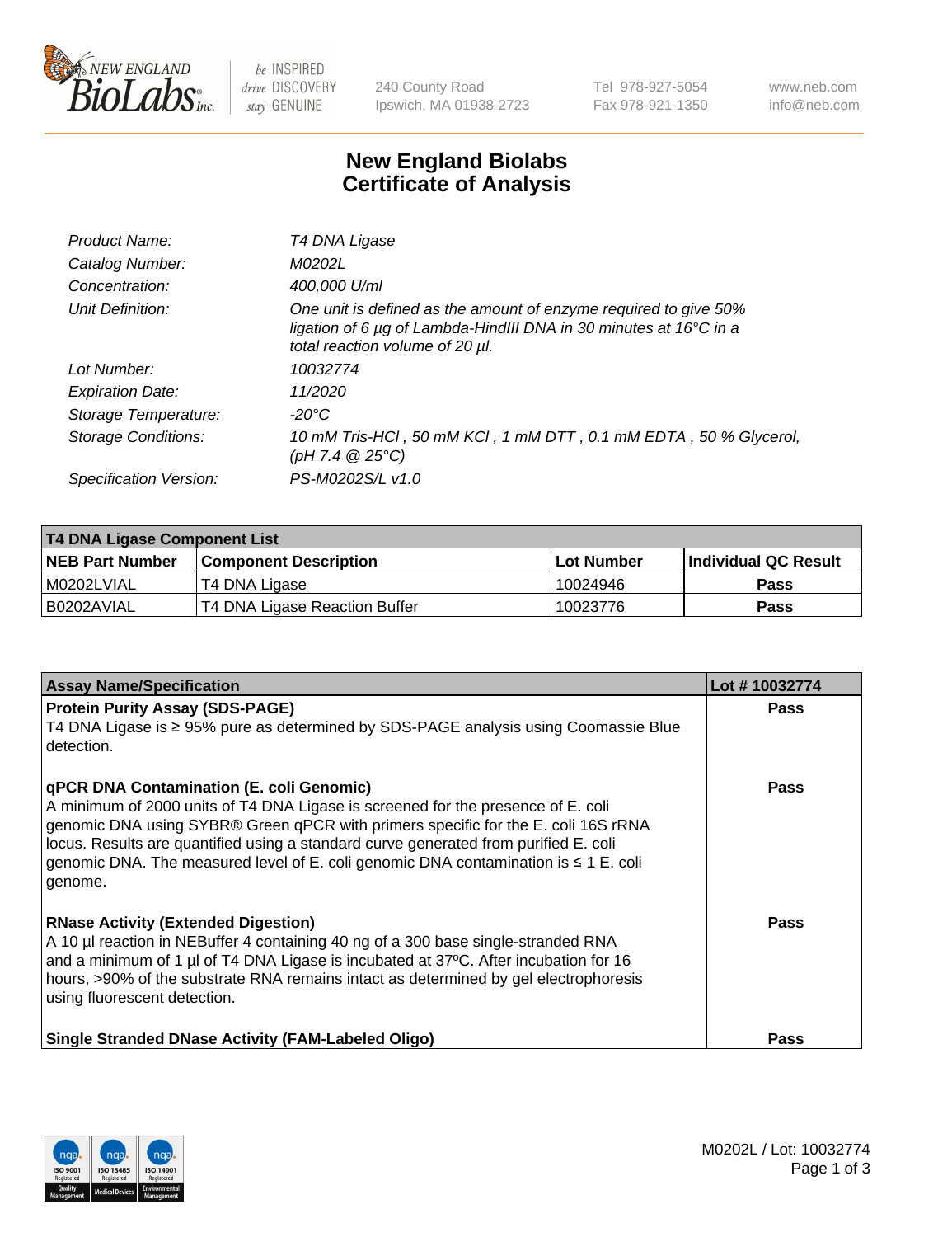

be INSPIRED drive DISCOVERY stay GENUINE

240 County Road Ipswich, MA 01938-2723 Tel 978-927-5054 Fax 978-921-1350

www.neb.com info@neb.com

| <b>Assay Name/Specification</b>                                                                                                                                                                                                                                                                                                                                                                                    | Lot #10032774 |
|--------------------------------------------------------------------------------------------------------------------------------------------------------------------------------------------------------------------------------------------------------------------------------------------------------------------------------------------------------------------------------------------------------------------|---------------|
| A 50 µl reaction in CutSmart® Buffer containing a 20 nM solution of a fluorescent<br>internal labeled oligonucleotide and a minimum of 10,000 units of T4 DNA Ligase<br>incubated for 16 hours at 37°C yields <5% degradation as determined by capillary<br>electrophoresis.                                                                                                                                       |               |
| <b>DNase Activity (Labeled Oligo, 3' extension)</b><br>A 50 µl reaction in CutSmart® Buffer containing a 20 nM solution of a fluorescent<br>labeled double-stranded oligonucleotide containing a 3' extension and a minimum of<br>10,000 units of T4 DNA Ligase incubated for 16 hours at 37°C yields <5% degradation<br>as determined by capillary electrophoresis.                                               | Pass          |
| <b>DNase Activity (Labeled Oligo, 5' extension)</b><br>A 50 µl reaction in CutSmart® Buffer containing a 20 nM solution of a fluorescent<br>labeled double-stranded oligonucleotide containing a 5' extension and a minimum of<br>10,000 units of T4 DNA Ligase incubated for 16 hours at 37°C yields <5% degradation<br>as determined by capillary electrophoresis.                                               | <b>Pass</b>   |
| <b>Double Stranded DNase Activity (Labeled Oligo)</b><br>A 50 µl reaction in CutSmart® Buffer containing a 20 nM solution of a fluorescent<br>labeled double-stranded oligonucleotide containing a blunt end and a minimum of<br>10,000 units of T4 DNA Ligase incubated for 16 hours at 37°C yields <5% degradation<br>as determined by capillary electrophoresis.                                                | <b>Pass</b>   |
| <b>Endonuclease Activity (Nicking)</b><br>A 50 µl reaction in NEBuffer 1 containing 1 µg of supercoiled PhiX174 DNA and a<br>minimum of 2000 units of T4 DNA Ligase incubated for 4 hours at 37°C results in <10%<br>conversion to the nicked form as determined by agarose gel electrophoresis.                                                                                                                   | <b>Pass</b>   |
| <b>Exonuclease Activity (Radioactivity Release)</b><br>A 50 µl reaction in NEBuffer 1 containing 1 µg of a mixture of single and<br>double-stranded [3H] E. coli DNA and a minimum of 2000 units of T4 DNA Ligase<br>incubated for 4 hours at 37°C releases <0.1% of the total radioactivity.                                                                                                                      | <b>Pass</b>   |
| <b>Ligation and Recutting (Terminal Integrity, Digested DNA)</b><br>A 20 µl reaction in 1X T4 DNA Ligase Reaction Buffer containing 2 µg of Lambda<br>DNA-HindIII Digest and a minimum of 4000 units of T4 DNA Ligase incubated for 16<br>hours at 37°C results in >95% ligation of the DNA fragments as determined by agarose<br>gel electrophoresis. Of these ligated fragments, >95% can be recut with HindIII. | <b>Pass</b>   |
| <b>Non-Specific DNase Activity (16 Hour)</b><br>A 50 µl reaction in NEBuffer 1 containing 1 µg of CIP-treated Lambda-HindIII DNA and<br>a minimum of 2000 units of T4 DNA Ligase incubated for 16 hours at 37°C results in a<br>DNA pattern free of detectable nuclease degradation as determined by agarose gel                                                                                                   | <b>Pass</b>   |